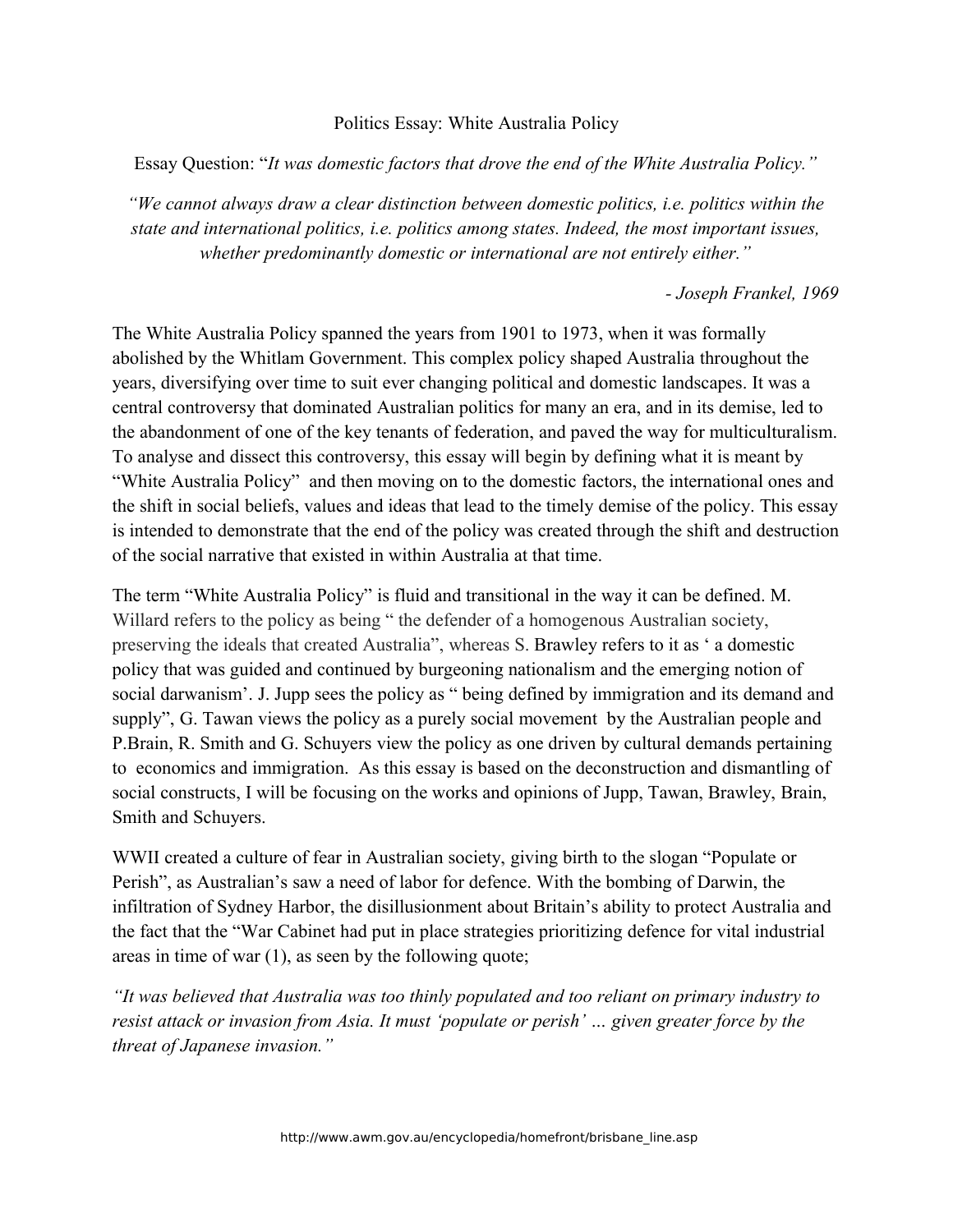This fear, coupled with the failure of attraction of adequate numbers of British migrants meant that many displaced Eastern Europeans gained entrance to Australia and the parameters of what was considered to be "white" were readjusted. This feeling of fear that rose out of the collective Australian consciousness became was an internal factor that allowed the White Australia Policy to be restructured.

Migrants were not received with open arms by the majority of the Anglo-Saxon population, received a harsh time settling in Australia, and created a basis for the grass roots movement for the policy to be changed. Migrants were subjected to forced labor camps for constructions, families torn apart, men to work as laborers, women as domestics, all under pain of deportation. The worst however was that;

*"The greatest resentments were often caused by public attitudes, including the expectations that new arrivals would not speak foreign languages in public and would strive to appear identical to native Australians, which most found difficult." Jupp*

 This dissatisfaction led to many emigrating back home, and thus the fear mentioned in the previous paragraph was not allayed, as the migration plan was failing due to the xenophobic sentiment, unyielding attitudes and social constructs at that time. Thus an external body, the migrants themselves became a part of Australia, adding to the social narrative, however in the swing of constructivism, also tearing it down, seeing the flaws in this self-regulating society. Therefore an external source became domesticized, and in turn became a powerful domestic factor in changing the rigidness of the White Australia Policy, and the social constructs that shaped it.

Fear was not the only factor that was a motivation for increased migration; economics was also a driving factor as no country can operate effectively without one. During WWII, a wartime industry had been created, and while the war was over, there seemed no chance of it stopping. Increased labor was needed to support this industry and its growth, and while there were many returning soldiers, sailors and airmen, there were never enough to meet the demands of the industry. This was summed up no better than when Caldwell, Immigration Minister at this time announced;

*"…all shades of thought agree that Australia's security, economic stability and destiny as a Pacific power depend in large measure upon the success of the Commonwealth's immigration programe" ( lotsa authors)*

 This domestic factor that concerned big industry at the time, became a mover and shaker when it came to the relaxation of the policy to accommodate the needs of capitalist markets.

Egalitarianism, a boasted quality in Australia in the times of Federation, yet with conditions and springs did arise, when being tested with a new racially designated underclass. Australian egalitarianism was not comfortable with the new underclass of people that was based purely on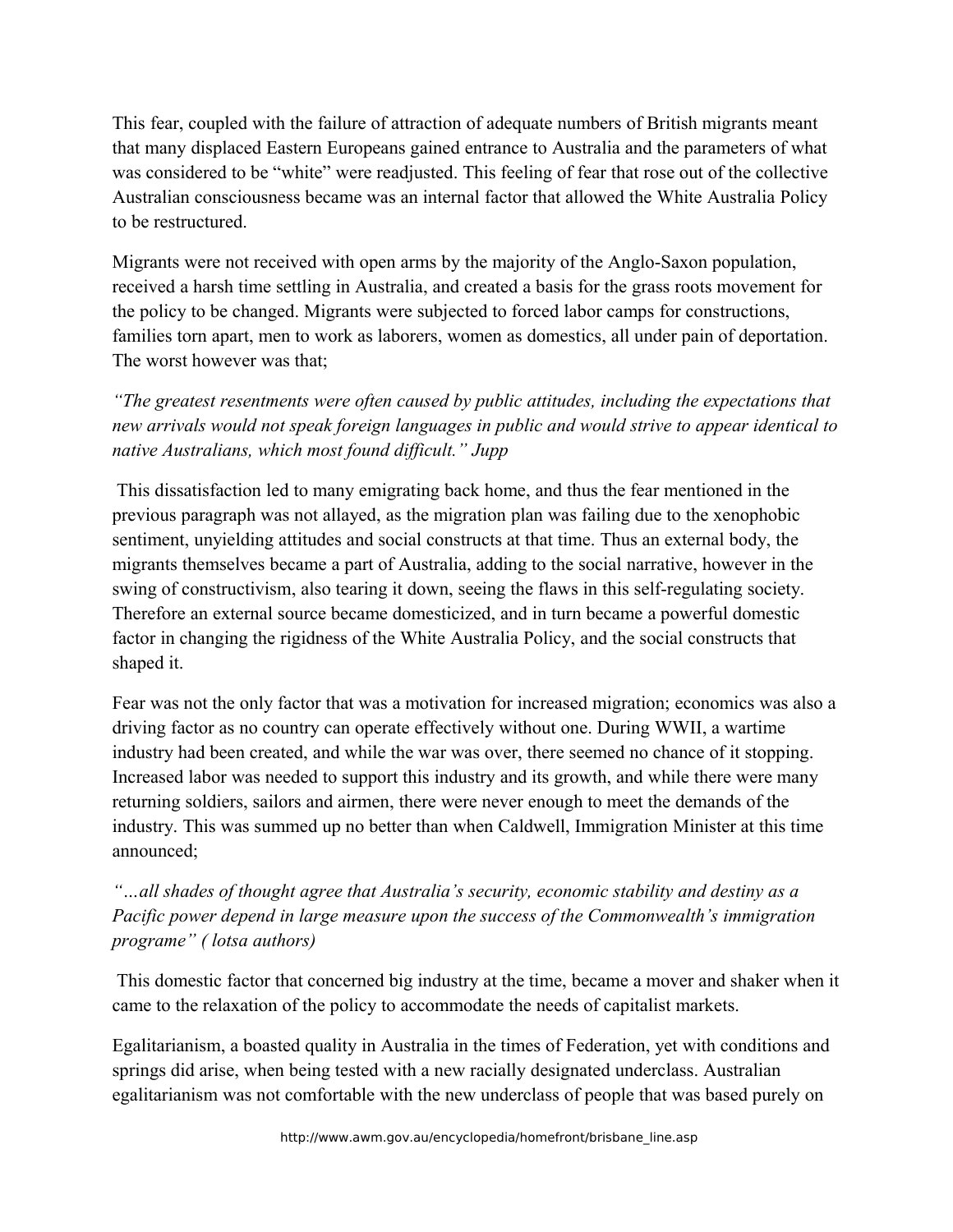race, with no regards towards moral fiber, wealth, security and job description, as the warring notions of supremacy and hierarchy of races fought with the principles of equality. This sentiment and battle is summed up in the following sentence;

## *"…this implies, if we are not to be hypocrites, that we practise what we preach."* <sup>2</sup>

Egalitarianism was seen throughout federation, in the "living wage", equality of women in having the franchise, the "secret" or "Australian" ballot and the creation of unions to name a few. Then in juxtaposition to this was conservative ideals, the hierarchy of races, that first came the English, and from there came other races with Africans and Asians at the bottom. The aforementioned clash between these two deeply ingrained ideals created both tensions and uncertainty within the social consciousness of Australia, and no class was left untouched. This unsettlement gave birth to social movements such as Melbourne University's Immigration Reform Group (IRG), who campaigned for leniency and acceptance of the Easter Bloc migrants. Cannot use this, its campaigning for uses of quotas.

WWII marked a change in world politics, America had come out of isolationism and a social consciousness was growing, an international one. The atrocities in WWII and the ideological reasons behind them, as seen per Hitler are *Mein Kamf* and the Nazi Party's actions. This became an intolerable part of Western society, as was seen in the creation of the United Nations, and its resolutions passed that included things such as…. Racism was an ugly word, and as such the international pressure on Australia as a country, seeing South Africa's demise (check dates), meant many did not want to go down this road. This manifested in Australians societies social constructs, with a movement away from assimilation and into multiculturalism, and the social stigma that was now being attached to those who were racist as seen in the following statement;

*"The White Australia Policy is attacked…The first is a moral one, that it is felt to be abhorrent since it involves racial discrimination…. Being recognized…as being a racialist policy, it harms Australia's international reputation."* (reference: the white peril)

These ideas and notions, while international in origins in some part, were distilled and transmuted into domestic feelings and interwoven into the rapidly changing social narrative of the time.

It had been proven in WWII that Britain no longer has the ability or even the inclination to protect Australia, and while the Americans had come to our aid, by the late 60's they were starting to draw away with regards to the anti-war sentiment at home, solidified by the policy of 'vietnamisation' (footnote). Australia had adopted at this time a policy of forward defence, to stop the threat of invasion before it reached the Australian homeland itself. This policy had already seen many thousands of servicemen being committed to the defence of various "prowest" governments, as a means of either protecting Australia from those who would oppose the policy or towards the aim of interacting Australia with those governments that assisted. (ref)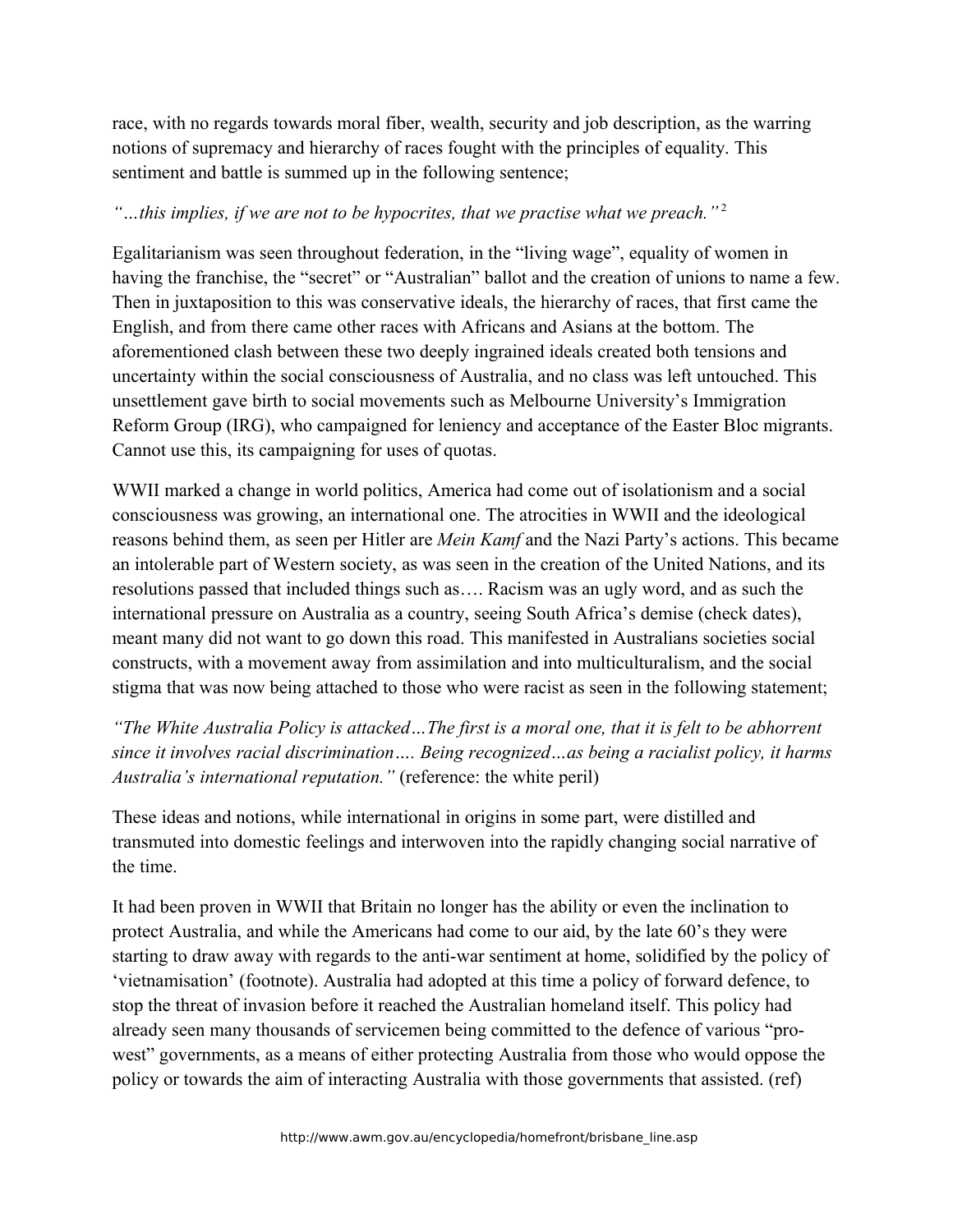*"…plainly and publically abandon the White Australia policy would gain for the country a good deal of Asian goodwill or at least avoid a great deal of ill-will…" (ref)* 

This sentiment from Asian nations would help Australia in creating a buffer for military protection, and at this point in the social consciousness protection outweighed by far the need to maintain xenophobic tendencies. This marked a structural change in the social narrative, a choice between two evils, as was it seen at that time.

The Cold War raged on the international stage and Asia was set to be consumed by communism, racism was no longer a choice in the current ideological environment. The two superpowers of the modern world at that time, the United State of America (USA) and the United Soviet's Socialist's Republic (USSR) had taken sides on the ideologies, capitalism and communism respectively, and the world was polarized into west versus east. In the years previously The People's Republic of China had turned communist, Korea had been torn in two on the 59<sup>th</sup> Parallel, Vietnam was being torn asunder with no peace in sight, and Asia was terrifying place to be, with 'reds under the beds' and the red tide advancing (ref). Australian feared the threat communism presented, and this lead to the changing of the policy with migrants from Asia had to only wait five years for application of citizenship, now the same as other "white" migrants, ability to remain in Australia, or the ability to visit family and wider discretionary powers for the Minister (of Immigration) to admit suitably qualified non-Europeans (ref white peril). This change in attitudes was seen through Prime Minister (PM) Holt's explanation of the change being fundamentally liked to Asia;

*"Australia's increasing involvements in Asian developments, the raid growth of our trade with Asian countries… the expansion of our military effort and the scale of diplomatic contact… combine to make such a review desirable in our eyes." (ref, the white peril)*

In an ever changing world, Australia had to change it fundamental philosophy to protect and safeguard both the people of Australia but the country, its ideologies and national identity. To be put simply, 'progress for progress' sake' (do I have to ref this, its from a fictional novel yet I felt it summed up the sentiment behind the paragraph).

The White Australia Policy's eventual demise was driven by many factors, until i9t was literally a death from a thousand cuts. Some of these 'cuts' or 'factors' you will, came from the domestics that shaped Australia at this time, being the culture of fear that was created after World War Two that allowed the influx of non-'white' immigrants, the treatment and integration, or lack of, of the migrants that created a crisis within the plan, allowing to a change in social attitudes towards non 'whites' and the restructuring of the term 'white'. The unsettlement of the idea of egalitarianism, and its key root among Australia's federation tenants and the drive of big business and expansion of the economy that could not be supported by Australian workers alone. International ideas became a factor, in the development of a social consciousness and the events of World War Two in stigmatizing racism and xenophobia, the by-play of the Cold War and its